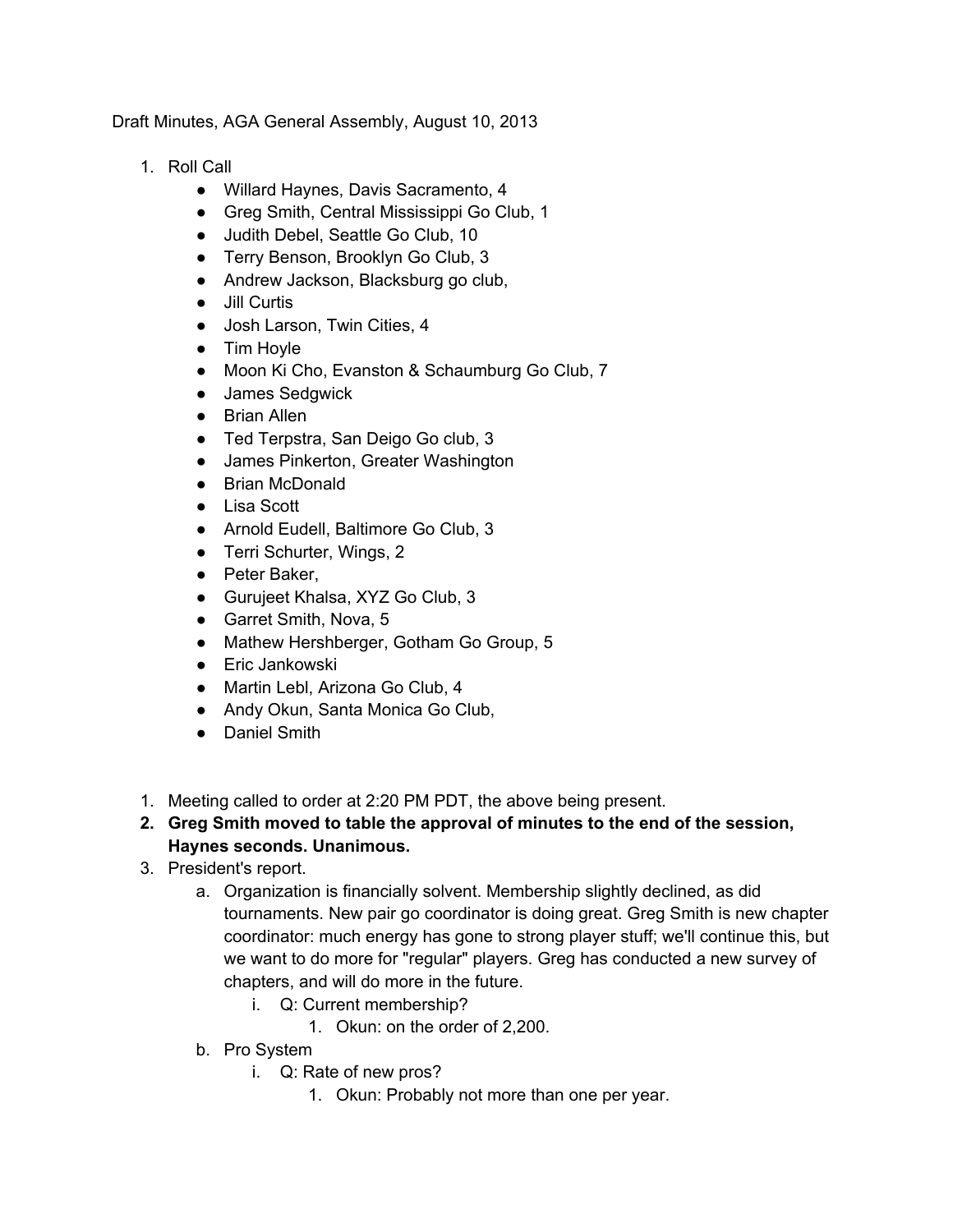- ii. Q: Would you certify new pros even if they are weaker than existing pros?
	- 1. Okun: Probably not if that would cause derision to the system. But expect new pros to be stronger each year for the foreseeable future.
- iii. Q: Perhaps a ten-game series between our pros? With game fees? So they could perhaps earn additional ranks?
	- 1. Okun: there is an idea about perhaps using some funds from teaching to provide modest game fees to our pros.
- iv. (Discussion about prize money, game fees, pros, strong players, and the major tournaments.)
- v. Q: Next objective for our pros?
	- 1. Okun: Results in Asian tournaments. Local titles. Promotion policies; it'd be nice to have "American 2p" mean something. They can teach.
- c. International
	- i. Some tournaments have gone away, some new ones appeared. Eric Lui got into the Samsung.
	- ii. Sport accord mind games are happening in December for the 3rd year in a row; we're sending 4 people to that.
	- iii. We are consistently told things (invitations, etc) very late.
- d. Operations
	- i. Many thanks to Jared Beck for his great work on the go congress website, and for making everything go smoothly.
	- ii. Thanks to Frank Lam for submitting new working code to the AGAGD. Hopefully it will be ready to go soon.
- e. Youth
	- i. Pilot program in two schools, we'd like to expand it to two more schools in the Fall.
	- ii. AGF is active, raising about \$35,000 per year. \$10,000 to scholarships, \$17,000 to equipment. Getting more copies of Hikaru No Go into libraries.
- f. Communications
	- i. We're now reissuing our informational items on Facebook.
- g. Fundraising and Marketing
	- i. Thanks to Peter Freedman for running the marketing committee. We've gotten a few sponsorships, the most notable being Pandanet.
	- ii. Barnes and Noble is distributing a go set with our logo. We may be able to work with them in the future.
- h. Treasurer's Report
	- i. (Discussion about ongoing inventory of AGA property.)
- 4. Future Congress Discussion
	- a. Vancouver team couldn't quite make it work.
	- b. Some people in NY stepped up, Matthew Hershberger and Yingzhi Qian.
	- c. Future congress meeting was well attended; we have plan B and plan C for this and the next congresses.